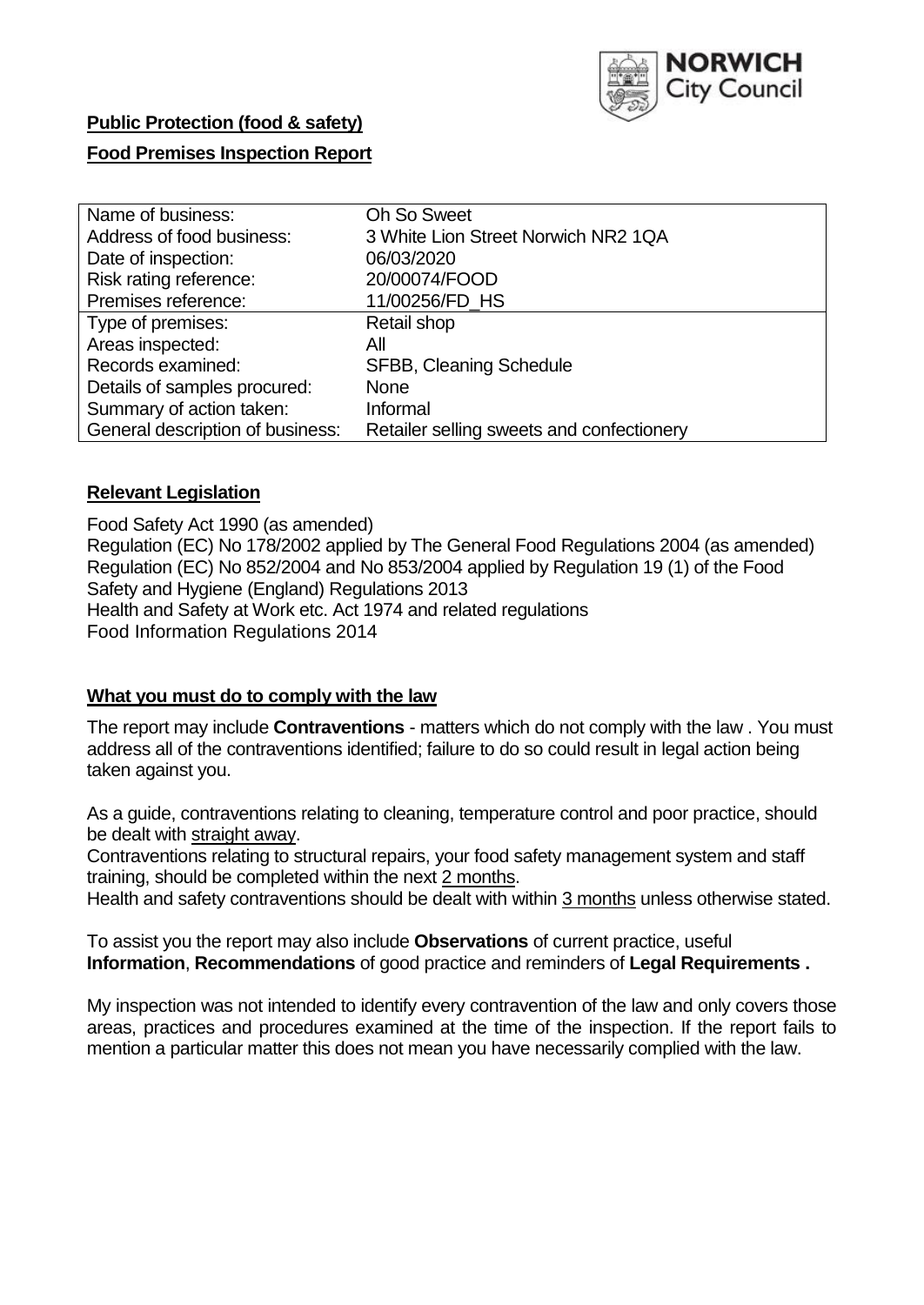# **FOOD SAFETY**

### **How we calculate your Food Hygiene Rating:**

The food safety section has been divided into the three areas which you are scored against for the hygiene rating: 1. food hygiene and safety procedures, 2. structural requirements and 3. confidence in management/control procedures. Each section begins with a summary of what was observed and the score you have been given. Details of how these scores combine to produce your overall food hygiene rating are shown in the table.

| <b>Compliance Area</b>                     |          |    |           | <b>You Score</b> |                |    |           |    |          |  |
|--------------------------------------------|----------|----|-----------|------------------|----------------|----|-----------|----|----------|--|
| Food Hygiene and Safety                    |          |    |           | 0                | 5.             | 10 | 15        | 20 | 25       |  |
| <b>Structure and Cleaning</b>              |          |    |           | $\Omega$         | 5              | 10 | 15        | 20 | 25       |  |
| Confidence in management & control systems |          |    |           | 0                | 5              | 10 | 15        | 20 | 30       |  |
|                                            |          |    |           |                  |                |    |           |    |          |  |
| <b>Your Total score</b>                    | $0 - 15$ | 20 | $25 - 30$ |                  | $35 - 40$      |    | $45 - 50$ |    | > 50     |  |
| <b>Your Worst score</b>                    | 5        | 10 | 10        |                  | 15             |    | 20        |    |          |  |
|                                            |          |    |           |                  |                |    |           |    |          |  |
| <b>Your Rating is</b>                      | 5        | 4. | 3         |                  | $\overline{2}$ |    |           |    | $\Omega$ |  |

Your Food Hygiene Rating is 5 - a very good standard

000005

## **1. Food Hygiene and Safety**

Food Hygiene standards are excellent. You demonstrated full compliance with legal requirements. You have safe food handling practices and procedures and all the necessary control measures to prevent cross-contamination are in place. **(Score 0)**

## Contamination risks

**Observation** I was pleased to see you were able to demonstrate effective controls to prevent cross-contamination.

**Observation** There is no direct handling of loose sweets.

#### Hand-washing

**Observation I** was pleased to see handwashing was well managed.

#### Temperature Control

**Observation** All products are ambient stable.